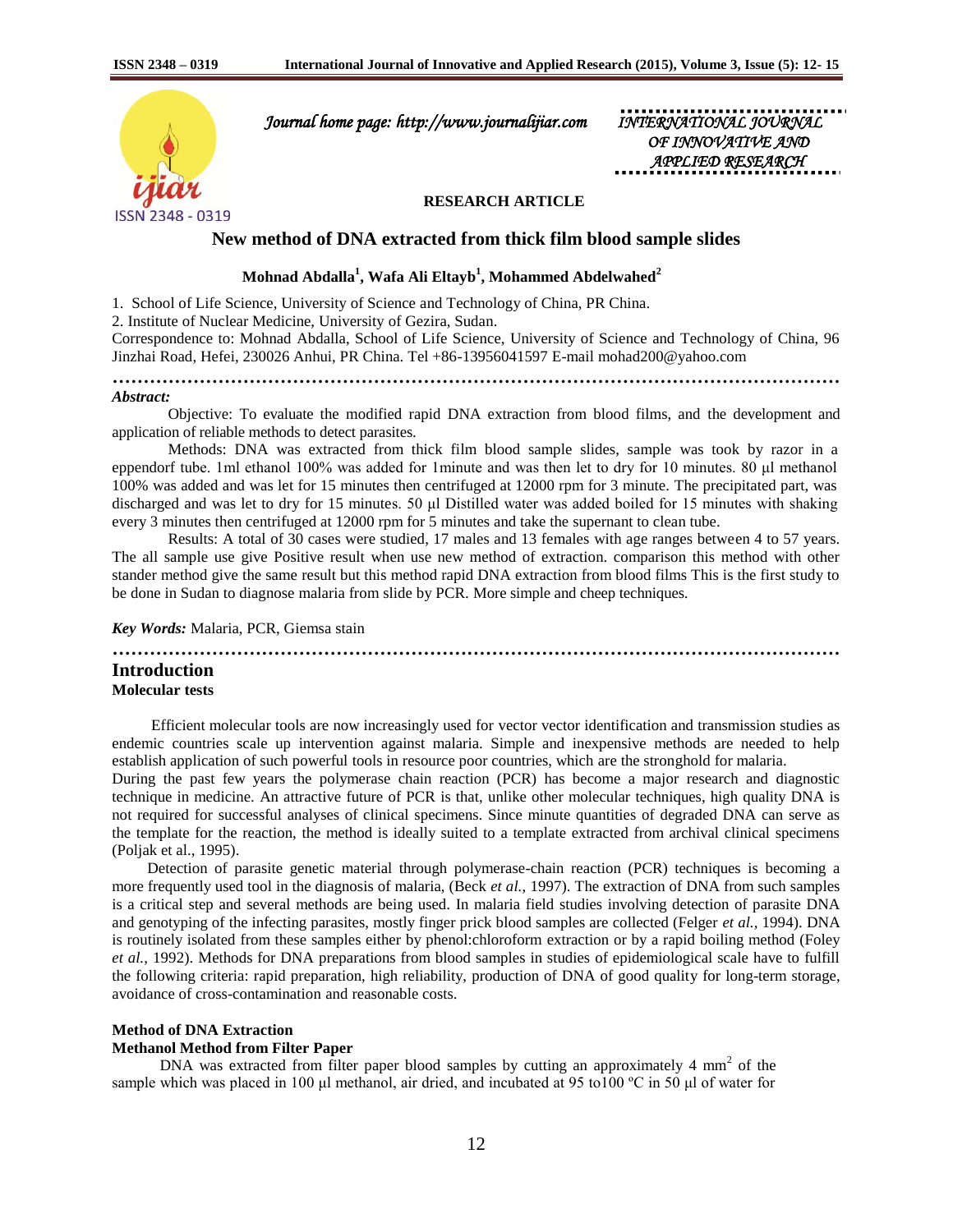15 minutes. During incubation, the tube was subjected to high-speed vortex three times. Five μl of resulting solution was used as template for PCR.

### Method of Sodium Phosphate Dehydrates

To each 20 μl of infected blood, 500 μl of ice cold  $Na_2HPO_4(2)H_2O$  (pH 8), were added, vortexes, and centrifuged (eppendorf micro centrifuge 5410) for 10 min at 14 000 rpm. Then the supernatant was discarded. This step was repeated 2-3 times. Finally, 50 μl of sterile double distilled water was added to the pellet which was vortexes, boiled for 10 minute then centrifuged for 10 minute at 13000 (rpm), the supernatant which contained the DNA was used immediately.

## **Molecular tests**

## **DNA extraction modified method**

DNA was extracted from thick film blood sample slides, sample was took by razor in a eppendorf tube. 1ml ethanol 100% was added for 1minute and was then let to dry for 10 minutes. 80 μl methanol 100% was added and was let for 15 minutes then centrifuged at 12000 rpm for 3 minute. The precipitated part, was discharged and was let to dry for 15 minutes. 50 μl Distilled water was added boiled for 15 minutes with shaking every 3 minutes then centrifuged at 12000 rpm for 5 minutes and take the supernatant to clean tube.

### **Premix for the PCR reaction outer gene Reagents for one mix**

PCR was performed in 30 μl volumes which contain s 1X PCR , 3 μl 10X Buffer [10 mM Tris-HCl, pH 9, 0.1% Triton X-100, 50 mM KCl, 0.2 mg/ml BSA], 1.8 μl (25 mM MgCL<sub>2</sub>), (MgCl<sub>2</sub>, Applied Bio system), 3 μl (10 mM each of the dNTP (Gene Amp® dNTPs, Applied Bio system), 2 μl 10X of each sense PS500-A and antisense primers PS500-B, 1.5 U of AmpliTag Gold (Applied Bio system), 5 μl of the Template DNA; and the reaction volume was completed to 30 μl by adding 11.2 μl of ddH2O (Kublin, 2002).

#### **Amplification of outer gene**

PCR for the detection of Dihydropteroate synthtase (DHPS) gene in field isolates for all reactions was done using Model Gene Amp® France PCR system (Applied Bio system) in the following conditions: one cycle at 94 ºC for 10 minutes; 40 cycles at 94 ºC for 1 minute, 50 ºC for 2 minute, and 72º C for 2 minute; and a final extension at 72º C for10 minutes. PCR was carried out using outer primers PS500-A and PS500-B (Duraisingh *et al.*, 2000).

## **Premix for the PCR reaction of Inner gene**

#### **Reagents for one mix**

PCR was performed in 30 μl volumes which contains 1X PCR , 3 μl 10X Buffer [10 mM Tris-HCl, pH 9, , 0.1% Triton X-100, 50 mM KCl, 0.2 mg/ml BSA], 1.8 μl (25 mM MgCL<sub>2</sub>), (MgCl<sub>2</sub>, Applied Bio system), 3 μl (10 mM each of the dNTP (Gene Amp® dNTPs, Applied Bio system), 2 μl 10X of each sense PS500-D1 and antisense primers PS500-D2, 1.5 U of AmpliTag Gold (Applied Bio system), 2 μl of the outer PCR product; and the reaction volume was completed to 30 μl by adding 14.2 μl of ddH<sub>2</sub>O (Kublin, 2002).

#### **Amplification of inner gene**

PCR for the detection of DHPS gene in field isolates for all reactions was performed using Gene Amp® France PCR system (Applied Bio system) in the following conditions: one cycle at 94 ºC for 10 minutes; 35 cycles at 94 ºC for 1 minute, 45 ºC for 1 minute, and 72º C for 2 minute; and a final extension at 72º C for10 minutes. Amplification out using outer primers PS500-D1 and. PS500-D2 (Duraisingh *et al.*, 2000).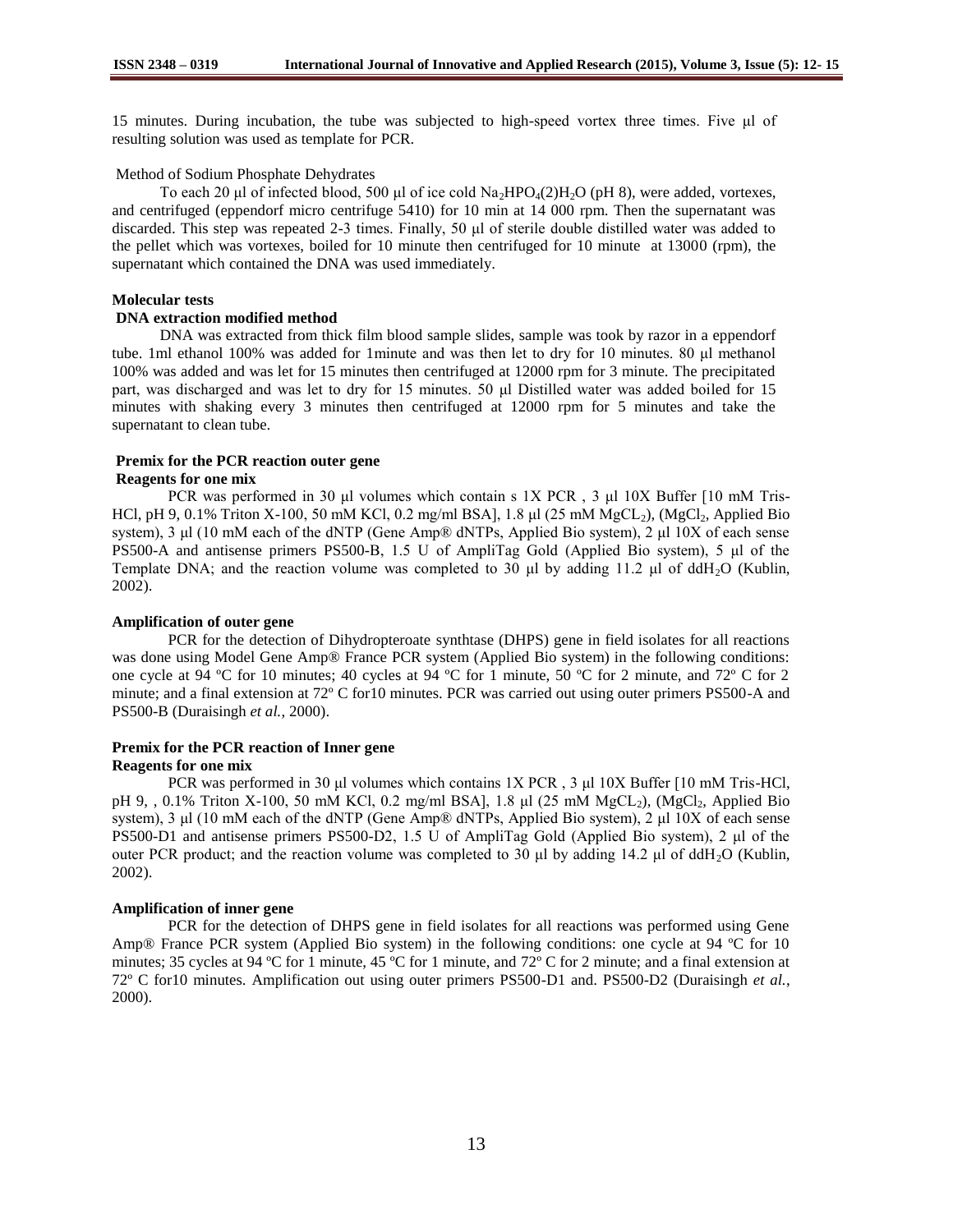## **Primer sequences used to amplify dihydropteroate synthtase (DHPS) gene**

| Primer used     | Primer Sequence (5' to 3')                   | <b>Position</b>   |
|-----------------|----------------------------------------------|-------------------|
|                 |                                              |                   |
| <b>PS500-A</b>  | 5'-GGGCCCAAACAAATTCTATAGTG-3'                | <b>DHPS</b> Outer |
| <b>PS500-B</b>  | 5'-GGCCGGTGGATACTCATCATATA-3                 | <b>DHPS</b> Outer |
| <b>PS500-D1</b> | 5'-GCGCGCGTTCTAATGCATAAAAGAGG-3'             | <b>DHPS</b> Inner |
| <b>PS500-D2</b> | 5'-CCCGGGTAAGAGTTTAATAGATTGATCAGCTTTC TTC-3' | <b>DHPS</b> Inner |

## **Results and Discussion**

A total of 30 cases were studied, 17 males and 13 females with age ranges between 4 to 57 years. The all sample use give Positive result when use new method of extraction. comparison this method with other stander method give the same result but this method rapid DNA extraction from blood films This is the first study to be done in Sudan to diagnose malaria from slide by PCR. More simple and cheep techniques.

In this study, PCR has shown 100% sensitivity and accuracy in examination of blood film for malaria. The microscopic examination was done by using slides stained with Giemsa stain. This method is easy and not expensive and can be used to train students in the laboratory. In case of low parasitemia or negative slide performed by microscopic method, the samples were rechecked from these slides to be tested in the PCR which gave a positive results because of its more sensitivity100% than the microscopic method 87%. This primers (outer and Inner) can not detect the different stages of parasite.

PCR was more sensitive than microscopic and ICT, however the sensitivity of PCR is one parasite in 1 µl of blood, but it did not count the parasites number. PCR is useful technique of malaria diagnosis in case of low parasitemia where microscopic examination fails to diagnose the case.

In addition Processing time for the new method was shorter than the other method. There is no significant difference in DNA template from the new method and the other extraction protocol. Therefore the new method can be recommended as an alternative in settings with limited resources.



**Fig. 1:** Detection of *P. falciparum* using nested PCR method. Lane 1: positive control. Lanes 2 -5 Positive amplification (250 bp) PCR products. Lane 6. PCR product (negative control) and Lane 7 DNA marker.